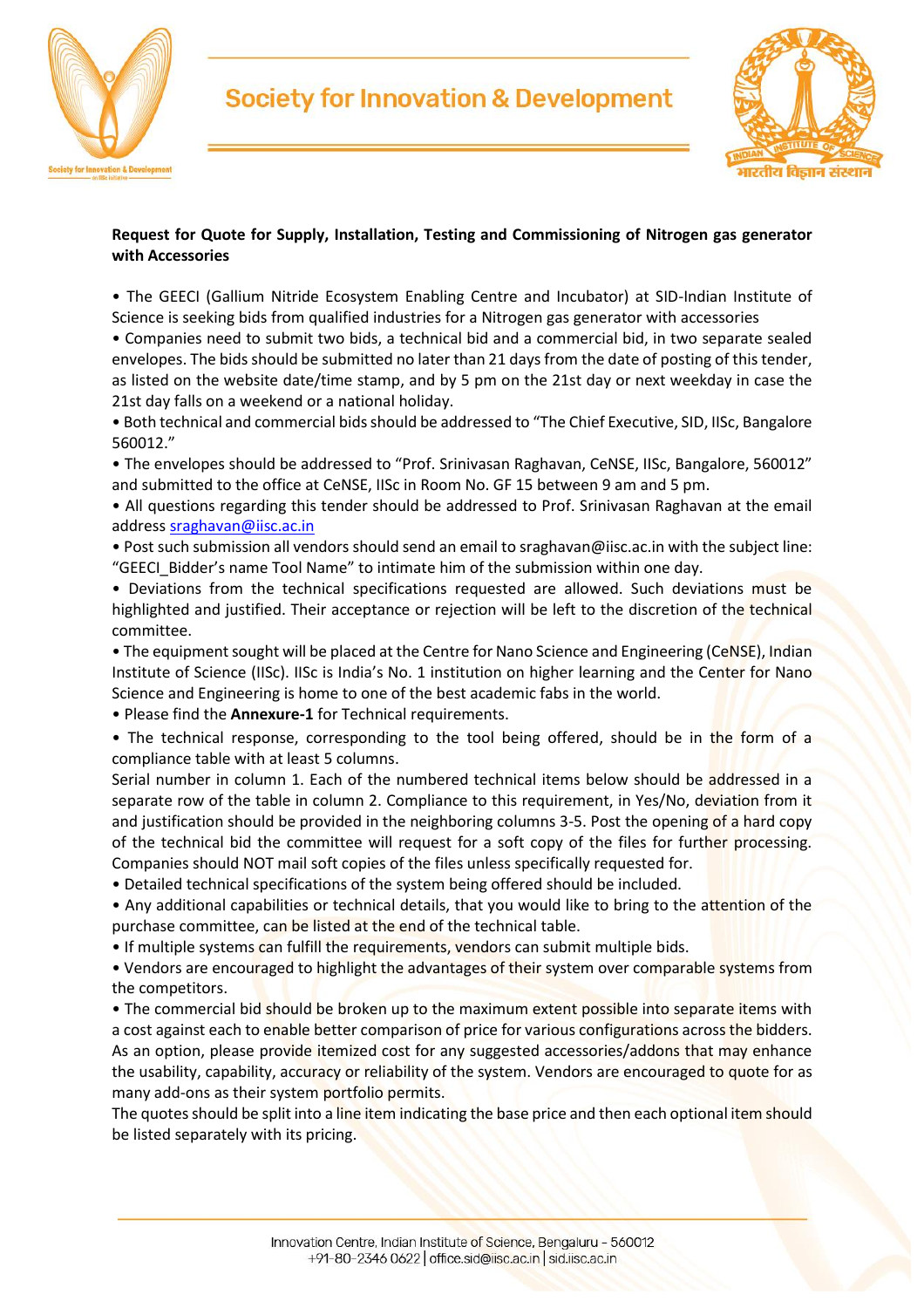



### **Procedure**

- 1) Only vendors who are compliant with the technical requirements will be considered for commercial comparison. The bid is awarded to the lowest cost vendors (referred as L1).
- 2) The commercial comparison is made as per Government of India rules, specifically GFR 2017. Note that GFR has recently been amended. As per recent edits to the GFR, there are three classes of vendors distinguished by their "local content". In the cover letter, vendors must mention which applies to them:
	- a. Class 1 supplier: Goods and services have a local content of equal to or more than 50%.
	- b. Class 2 supplier: Goods and services have a local content more than 20% but less than 50%
	- c. Non-local supplier: Goods and services have a local content of equal to or less than 20%
- 3) This tender will only apply entertain Class 1 or Class 2 suppliers. Vendors must provide a selfdeclaration of what Class they belong to.
- 4) In the commercial bid, please provide an itemized cost of the system and required accessories, such as dryer, filters, piping, buffer vessel, receiver tank etc.,
- 5) As an option, please provide itemized cost for any suggested accessories/add-ons that may enhance the usability, capability, accuracy or reliability of the system. Vendors are encouraged to quote for as many add-ons as their system portfolio permits.
- 6) Quote should come only from Indian Original Equipment Manufacturer (OEM). The quotations should be in INR only and must include shipping cost.
- 7) Mention GST separately. IISc will be taxed at 5%. IISc will provide the GST exemption certificate against invoice.
- 8) Please indicate the warranty provided with the Generator or system. Warrant of 3 years or more is required.
- 9) As an option, provide itemized cost for required spares for 2 years of operation from the time of installation.
- 10) Clarify if periodic (preventive) maintenance be done by a trained on-site engineer or requires a specialist from the OEM.
- 11) The technical proposal must include references from 5 previous installations in India. Please provide the names and contact addresses of the referees so that the committee can contact them independently.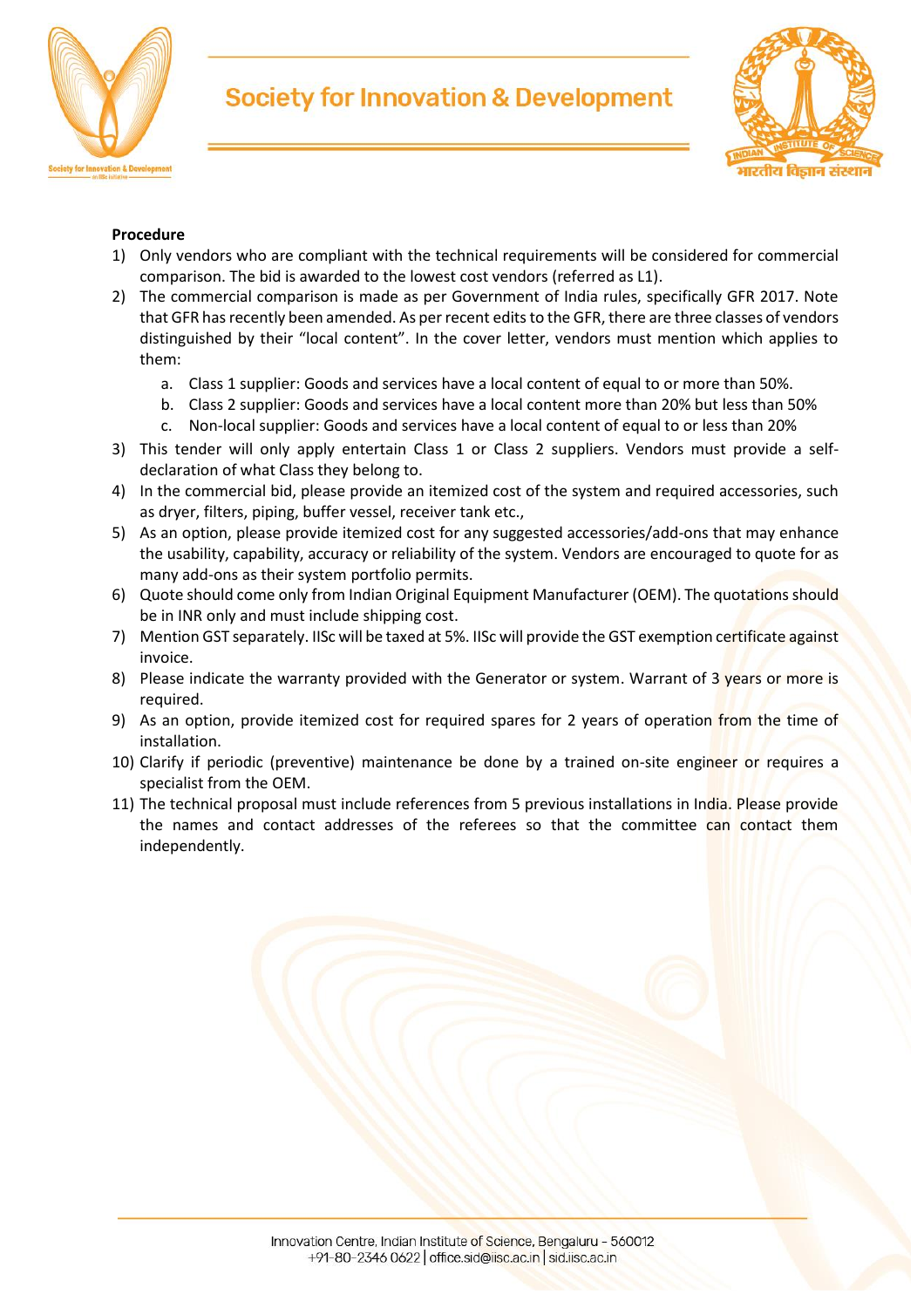



#### **Annexure-1**

## Technical Requirements: Nitrogen gas generator and Accessories

| $\mathbf{1}$   | Application                     | On-site Nitrogen gas generation for a semiconductor foundry. Scope<br>of the order includes:                                                                                                                                                                                                                                                                                        |
|----------------|---------------------------------|-------------------------------------------------------------------------------------------------------------------------------------------------------------------------------------------------------------------------------------------------------------------------------------------------------------------------------------------------------------------------------------|
|                |                                 | Nitrogen gas generator<br>1.<br>Accessories<br>2.                                                                                                                                                                                                                                                                                                                                   |
| $\overline{2}$ | Industry type                   | Semiconductor cleanroom class 100 and class 1000                                                                                                                                                                                                                                                                                                                                    |
| 3              | Gas                             | Nitrogen                                                                                                                                                                                                                                                                                                                                                                            |
| 4              | Type of generator               | PSA based(modular type):<br>The nitrogen generator should be of PSA based with CMS. Nitrogen<br>should have mass flow controller to control air inlet with<br>proportionate to N2 outlet. The nitrogen generator should have<br>inbuilt oxygen analyzer. Nitrogen generator should have CMS and to<br>have minimum of 10 years guarantee & 5 years guarantee for service<br>valves. |
| 5              | Approved make                   | Chicago pneumatic / Parker domnick hunter / Garner Denver                                                                                                                                                                                                                                                                                                                           |
| 6              | Capacity                        | 115m3/hr                                                                                                                                                                                                                                                                                                                                                                            |
| $\overline{7}$ | N <sub>2</sub> Pressure         | 10 bar                                                                                                                                                                                                                                                                                                                                                                              |
| 8              | Air inlet Pressure              | 12 bar                                                                                                                                                                                                                                                                                                                                                                              |
| 9              | Purity                          | >99.999%                                                                                                                                                                                                                                                                                                                                                                            |
| 10             | Dew point of N2                 | $<$ -60 $\degree$ c                                                                                                                                                                                                                                                                                                                                                                 |
| 11             | <b>MOC</b>                      | Diecast extruded Aluminum with corrosion resistance treatment                                                                                                                                                                                                                                                                                                                       |
| 12             | Pre treatment                   | 3 stage filter with refrigeration dryer to give class 4 - ISO 8573.1<br>Refrigeration dryer should use R513A eco-friendly refrigerant &<br>should have plate type aluminum heat exchanger & advance<br>microprocess control with HMI.                                                                                                                                               |
| 13             | Feed Air compressor             | Oil lubricated air-cooled screw compressor with IE3 motor.                                                                                                                                                                                                                                                                                                                          |
|                |                                 | Approved make - Chicago pneumatic / Garner Denver / Compair                                                                                                                                                                                                                                                                                                                         |
| 14             | O2 analyzer                     | Inbuilt O2 analyzer with ppm reading. Electrochemical type                                                                                                                                                                                                                                                                                                                          |
| 15             | N <sub>2</sub> filter           | Electronic grade at the outlet of the N2 receiver. 0.01<br>Micron with SS housing (domnick hunter / pall / Merck Millipore /<br>Sartorius)                                                                                                                                                                                                                                          |
| 16             | N2 storage tank                 | 5000 Liters tank with standard accessories                                                                                                                                                                                                                                                                                                                                          |
| 17             | <b>Buffer tank</b>              | Buffer tank as per design                                                                                                                                                                                                                                                                                                                                                           |
| 18             | Construction                    | Modular with expandable provision for future gas demand.<br>multi banking type modules)                                                                                                                                                                                                                                                                                             |
| 19             | <b>Equipment specifications</b> | a. Energy saving technology: -                                                                                                                                                                                                                                                                                                                                                      |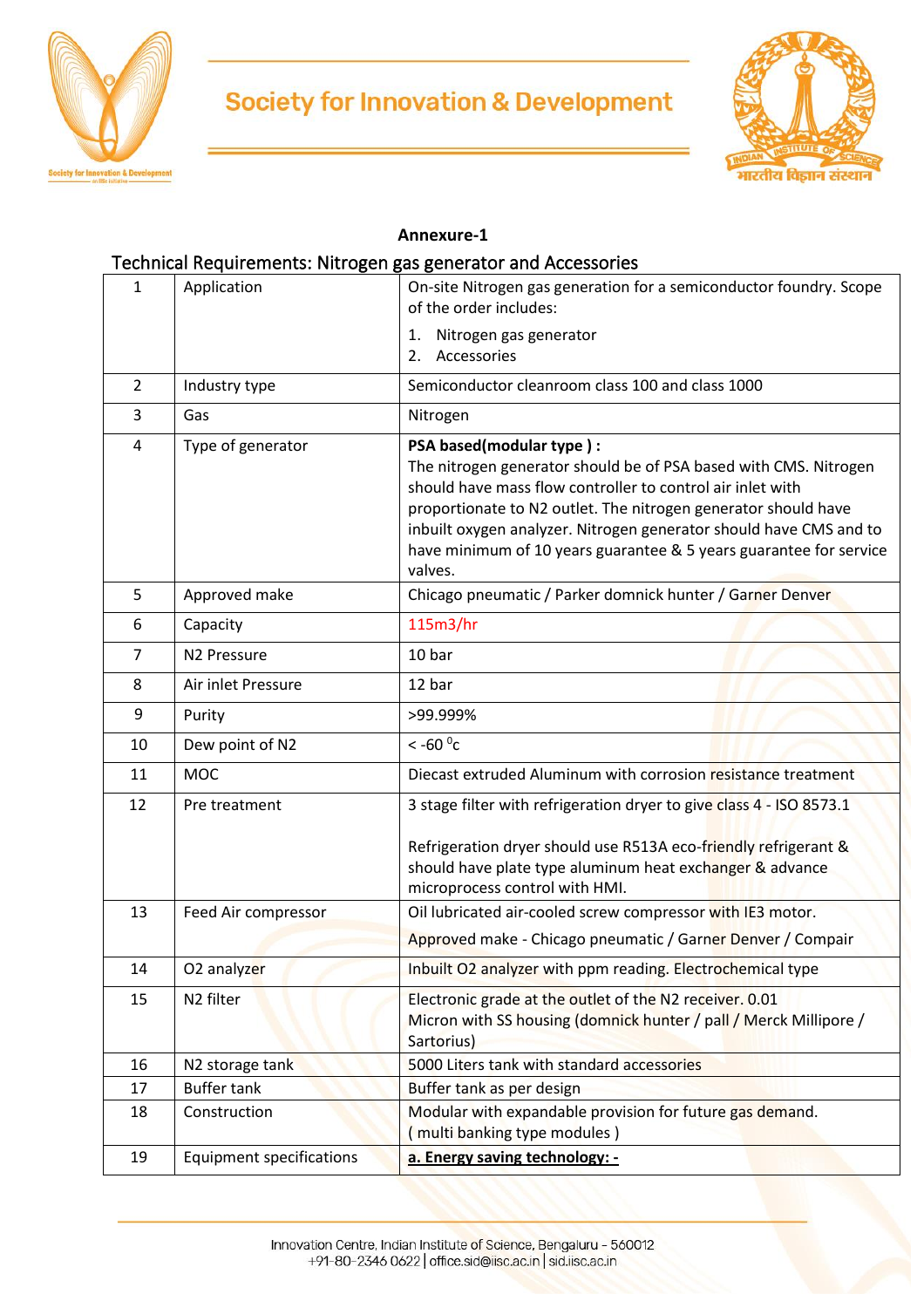



|    |                           | Must matches compressed air flow to the nitrogen outlet flow and<br>purity, reducing compressed air use, and saving energy.<br>b. Five-year warranty on service valves is must.<br>c. Industry compliance: -<br>As per Semi-conductor standards<br>d. Gas quality control should have the following:-<br>- Mass Flow Controller - ensuring correct set pressure and flow<br>- Integral Oxygen Analyzer -constantly measures gas purity<br>- Off-Gas-By-Pass -automatically vents off out of specification gas<br>e. Inlet and Outlet Pressure Regulation: -<br>To prevent damage to the generator application<br>f. Electronic Control System must have: -<br>To ensure 100% management of all critical generator functions<br>g. Remote monitoring for: -<br>Enabling connection to proprietary remote<br>management and the generator control systems<br>to control and track gas parameters from a central location<br>h. Must be Easily upgradable: -<br>Provision to add extra generators as the application requirement<br>grows. |
|----|---------------------------|-----------------------------------------------------------------------------------------------------------------------------------------------------------------------------------------------------------------------------------------------------------------------------------------------------------------------------------------------------------------------------------------------------------------------------------------------------------------------------------------------------------------------------------------------------------------------------------------------------------------------------------------------------------------------------------------------------------------------------------------------------------------------------------------------------------------------------------------------------------------------------------------------------------------------------------------------------------------------------------------------------------------------------------------|
| 20 | Periodic Maintenance      | The system should require minimal maintenance.<br>а.<br>Mention the recommended preventive maintenance schedule<br>b.<br>for the system. Any accessories needed for periodic preventive<br>maintenance for 3 years.<br>Can the preventive maintenance be done by a trained on-site<br>c.<br>engineer or requires a specialist from the OEM? If the latter,<br>please provide cost of a 3-year AMC with required<br>kit/consumables.<br>The system should be supported by a trained local representative<br>d.<br>and should have a 12-hour window of response.                                                                                                                                                                                                                                                                                                                                                                                                                                                                          |
| 21 | Installation and Training | Installation and training at customer site, by the experts from<br>a.<br>principals should be part of the package.<br>b. During the installation all the specifications of the tank should be<br>verified for acceptance by the customer.                                                                                                                                                                                                                                                                                                                                                                                                                                                                                                                                                                                                                                                                                                                                                                                               |
| 22 | Documentation             | a. Supplier should provide DQ/OQ/PQ/ IQ.<br>b. Operation & Maintenance Manuals - along with the equipment                                                                                                                                                                                                                                                                                                                                                                                                                                                                                                                                                                                                                                                                                                                                                                                                                                                                                                                               |
| 23 | Inspection                | As per Standard QAP of OEM.                                                                                                                                                                                                                                                                                                                                                                                                                                                                                                                                                                                                                                                                                                                                                                                                                                                                                                                                                                                                             |
| 24 | Scope of work             | All civil works like wall opening/closing, loading/unloading at site,<br>а.<br>foundation works, Installation and commissioning is in vendor's<br>scope<br>All interconnecting till N2 storage tank in vendor scope.<br>b.<br>Commissioning, erection & training to IISc staffs in vendor scope.<br>c.<br>Vendor should provide list of consumables spares.<br>d.                                                                                                                                                                                                                                                                                                                                                                                                                                                                                                                                                                                                                                                                       |